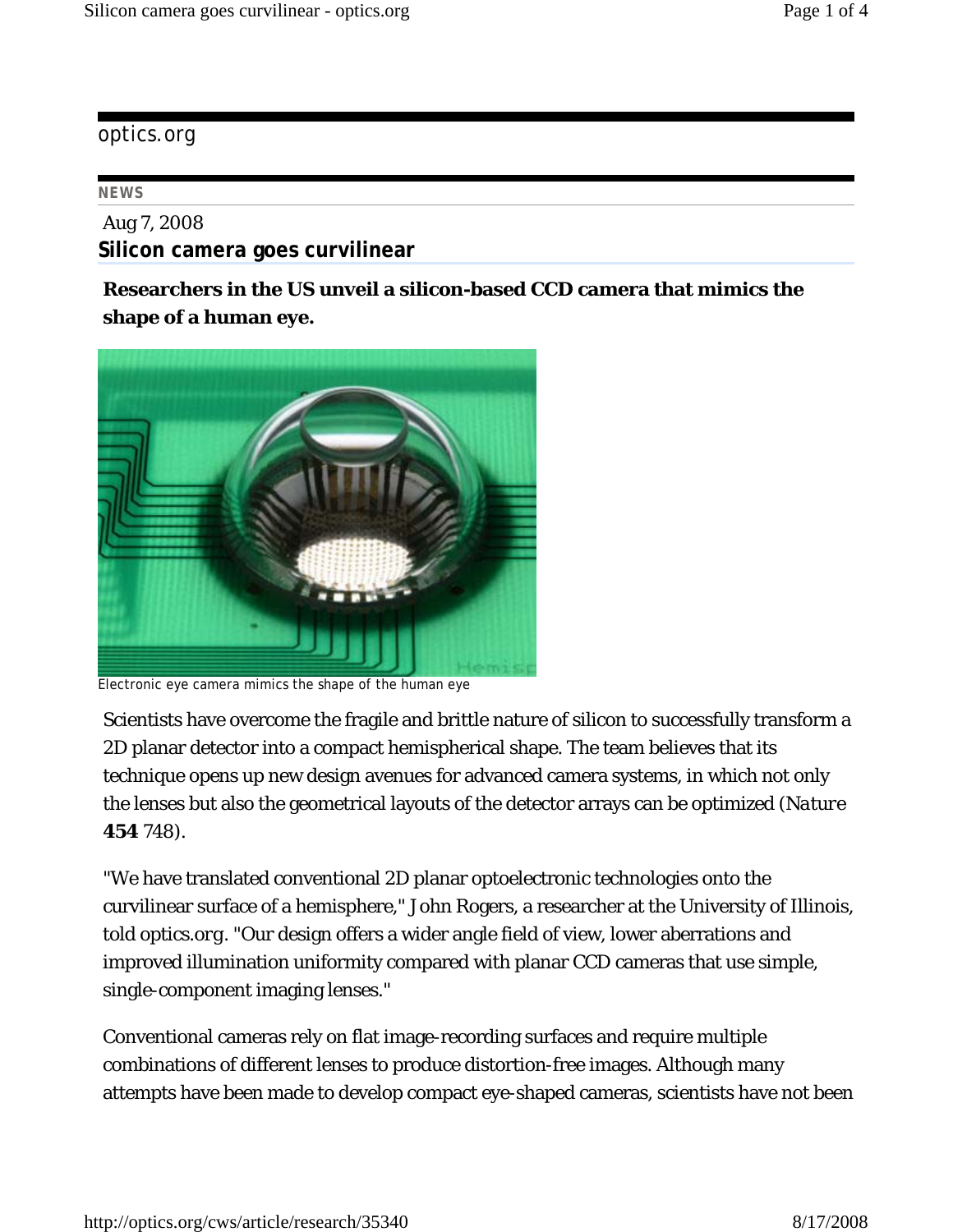

able to fabricate electronic components that can tolerate the mechanical strains required.

Flexible interconnects

The team's solution was to use ultra-thin ribbon cables to interconnect the pixels in the photodetector array. According to Rogers, the  $1-2 \mu m$  thick flexible cables are the smallest in the world and allow the metal interconnects within them to be flexed without fracture.

"Since the metal interconnects are so brittle we sandwich them between two layers of flexible polymer so that when it bends, the metal experiences nearly zero strain," explained Rogers. "This leads to very mechanically robust interconnects that are capable of absorbing the strains associated with planar to hemispherical transformation."

In the setup, a passive-matrix focal plane array is manipulated from a flat wafer into a hemispherical one using a carefully prepared elastomeric transfer element. The  $16 \times 16$ array consists of single-crystalline silicon photodetectors, current-blocking p-n junction diodes and chromium-gold-chromium interconnects.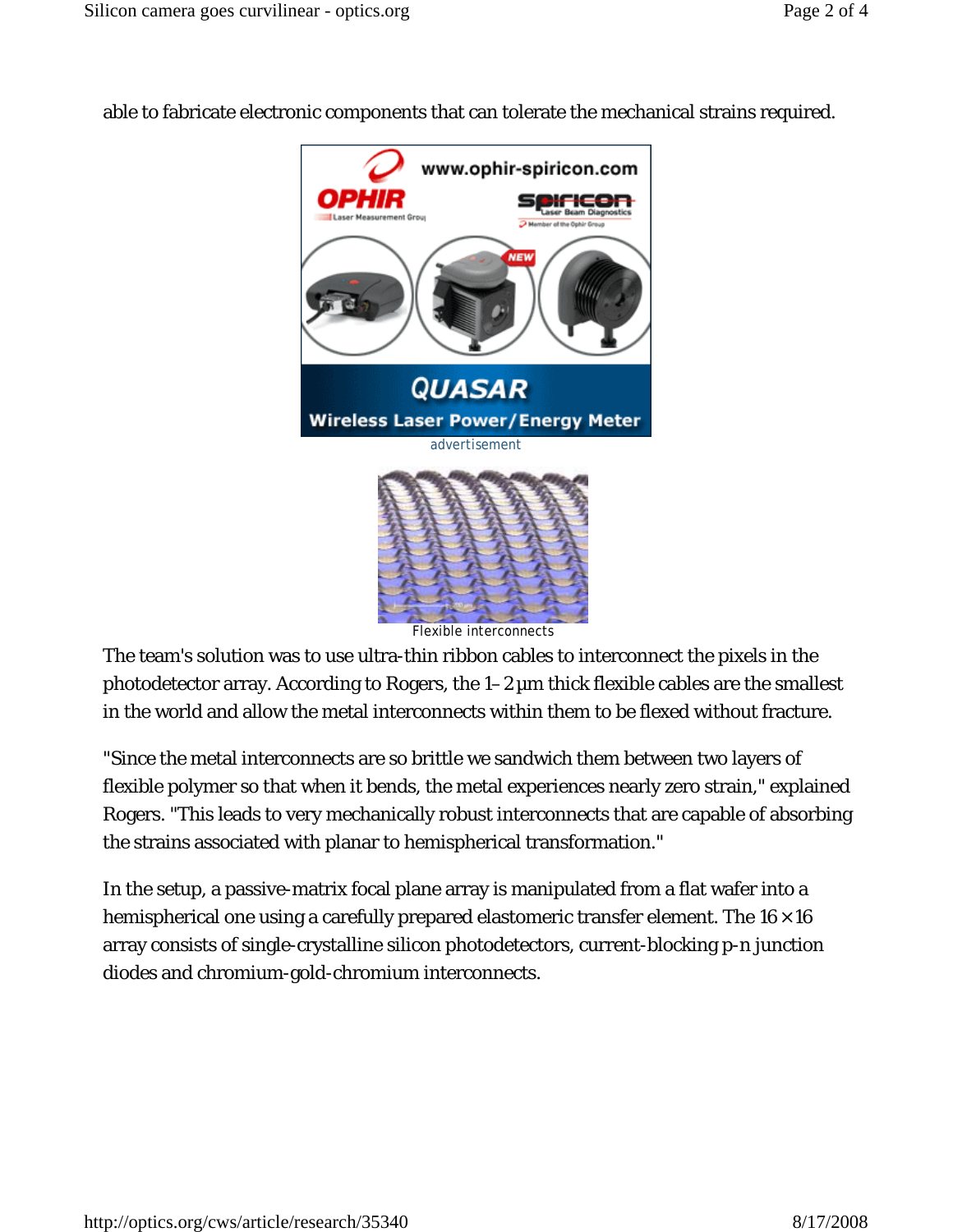

Transfer element

The transfer element is fabricated from poly(dimethylsiloxane) (PDMS) to have a radius of curvature of around 1 cm. This elastomeric element is then stretched into a flat "drumhead" shape, which can directly receive the planar detector array. After transferring the focal plane array to the flat surface of the tensioned transfer element, the system is allowed to relax back into its original hemispherical shape.

"Releasing the strain on this element causes it to snap back to its original hemispherical shape taking the detector array along with it," explained Rogers. "The compressive forces on the mesh cause the tiny interconnects to pop-up out of the plane in the form of arcshaped bridges, which avoids any strains in the brittle silicon pixels."

In the final step, the hemispherical detector array is attached onto a rigid, hemispherical glass substrate using a thin layer of glue.



University of Illinois team

The group is now investigating more sophisticated cameras that involve a greater number of pixels and optimized shapes. Rogers and colleagues are also exploring similar approaches to integrate electronics (i.e. sensors and signal processing systems) into biomedical devices that can be implanted into the human body.

"We would like to explore the possibility of implanting these devices into the human eye, for people who suffer from degeneration of the retina," concluded Rogers. "We would, however, have to first solve the problem of biocompatibility and biointerfaces."